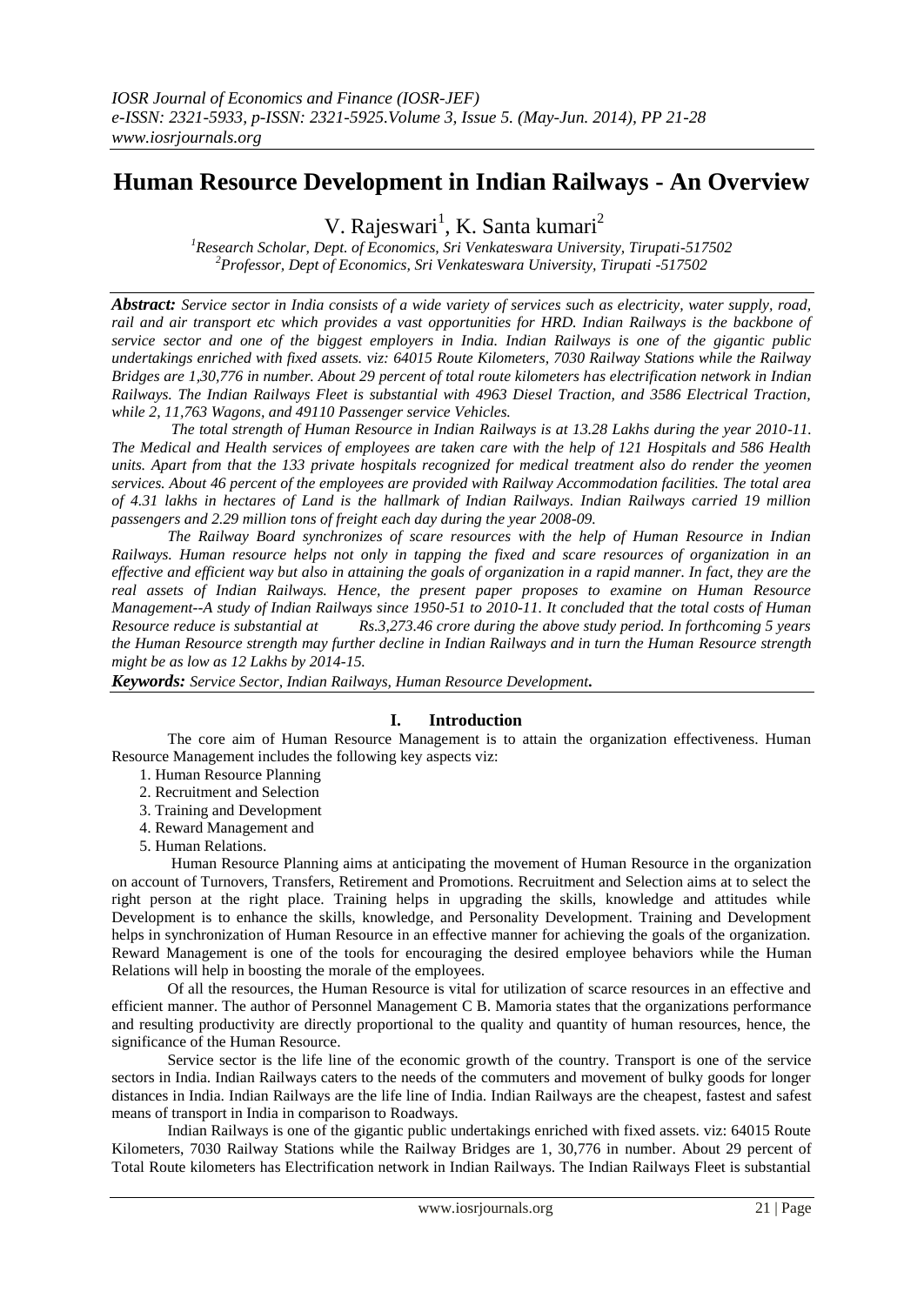with 4963 Diesel Traction, and 3586 Electrical Traction, while 2, 11,763 Wagons, and 49110 Passenger service Vehicles.

The total strength of Human Resource in Indian Railways is at 13.28 Lakhs during the year 2010-11. The Medical and Health services of employees are taken care with the help of 121 Hospitals and 586 Health units. Apart from that the 133 private hospitals recognized for medical treatment also do render the yeomen services. About 46 percent of the employees are provided with Railway Accommodation facilities. The total area of 4.31 Lakhs in hectares of Land is the hallmark of Indian Railways. Indian Railways carried 19 million passengers and 2.29 millions tones of freight each day during the year 2008-09.

The Railway Board synchronizes of scare resources with the help of Human Resource in Indian Railways. Human resource helps not only in tapping the fixed and scare resources of organization in an effective and efficient way but also in attaining the goals of organization in a rapid manner. In fact, they are the real assets of Indian Railways. Hence, the present paper proposes to examine on Human Resource Management--A study of Indian Railways since 1950-51 to 2010-11 with the help of the following core objectives:

- Organization Structure in Indian Railways
- $\checkmark$  Physical Performance in Indian Railways<br> $\checkmark$  Financial Performance in Indian Railways
- $\checkmark$  Financial Performance in Indian Railways<br> $\checkmark$  Productivity in Indian Railways.
- $\checkmark$  Productivity in Indian Railways.<br> $\checkmark$  GrounWise Human Resource in
- GroupWise Human Resource in Indian Railways
- $\checkmark$  Human Resource Management in Indian Railways.



## **II. Research Methodology**

The Research Methodology of the study includes the above core objectives. The data is collected from the secondary source. The period of study is from 1950-51 to 2010-11. The statistical tools are applied in accordance to the requirements of the study purpose.

Indian Railways is governed by three tier vertical organization structure. It reveals the flow of authority from top to bottom of the organization in a vivid manner. Indian Railways is Headed and Governed by Union Minister of Railways, two Ministers of State for Railways, Chairman Railway Board, Financial Commissioner,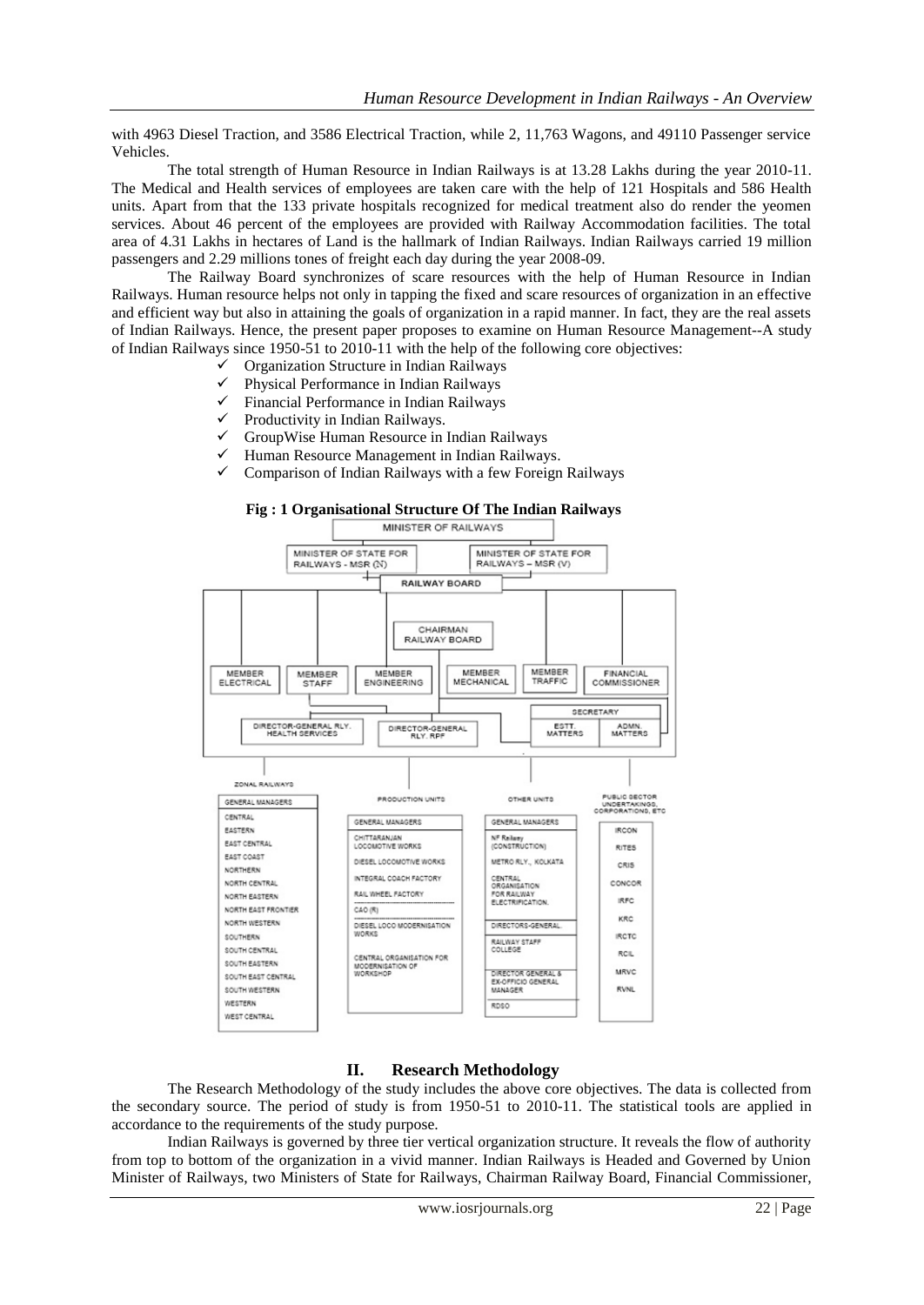Member Staff, Member Electrical, Member Mechanical, Member Engineering and Member Traffic at the apex level,. The Railway Board takes the right decisions at the right time and right place. It is the supreme decision making body in Indian Railways.

General Managers of 16 Zonal Railways at the zonal level and the lowest level of 68 Divisions headed by Divisional Railway Managers for effective and efficient management of scare resources in order to attain the goals of the organization in a rapid manner.

| Year    | Route Kms | of<br>Railway<br>Number<br><b>Stations</b> | ு —<br>Electrifications in KMS |
|---------|-----------|--------------------------------------------|--------------------------------|
| 1950-51 | 53596     | 5976                                       | 388                            |
| 1960-61 | 56247     | 6523                                       | 748                            |
| 1970-71 | 59790     | 7066                                       | 3706                           |
| 1980-81 | 61240     | 7035                                       | 5345                           |
| 1990-91 | 62367     | 7100                                       | 9968                           |
| 2000-01 | 63028     | 6843                                       | 14856                          |
| 2008-09 | 64015     | 7030                                       | 18559                          |
| 2009-10 | 63974     | 7083                                       | 18927                          |
| 2010-11 | 64460     | 7133                                       | 19607                          |
| Mean    | 60968.56  | 6865.44                                    | 10233.78                       |
| CV      | 6.21      | 5.59                                       | 77.84                          |
| LGR     | 2.10      | 1.47                                       | 27.79                          |
| t-value | 9.887**   | $3.088*$                                   | $12.794**$                     |

|  | Table-1 : Physical Performance Of Indian Railways |  |
|--|---------------------------------------------------|--|
|  |                                                   |  |

**Source: Indian Railway Statistical Summary 2011**

**Table 1** indicates that the socio-economic development in India is through the development of the railway stations. The number of railway stations in Indian Railways is at 7133 during the year 2010-11 in contrast to 5976 railway stations during the year 1950-51.

The network of Indian Railways is through route kilometers. The route kilometers in Indian Railways are 64460 during the year 2010-11 in contrast to 53596 route kilometers during the year 1950-51. The route kilometers have increased by 19 percent during the above study period. The density of human resource per kilometer in Indian railways is at 26 per kilometer during the year 2010-11.

|         |                       | $\mathbf{1}$ and $\mathbf{1}$ , $\mathbf{1}$ , $\mathbf{1}$ , $\mathbf{1}$ , $\mathbf{1}$ , $\mathbf{1}$ , $\mathbf{1}$ , $\mathbf{1}$ , $\mathbf{1}$ , $\mathbf{1}$ , $\mathbf{1}$ , $\mathbf{1}$ , $\mathbf{1}$ , $\mathbf{1}$ , $\mathbf{1}$ , $\mathbf{1}$ , $\mathbf{1}$ , $\mathbf{1}$ , $\mathbf{1}$ , |                  |                    |
|---------|-----------------------|---------------------------------------------------------------------------------------------------------------------------------------------------------------------------------------------------------------------------------------------------------------------------------------------------------------|------------------|--------------------|
| Year    | Number of DSL Engines | Number<br>Electric<br>of                                                                                                                                                                                                                                                                                      | Number of Wagons | Number<br>of       |
|         |                       | Engines                                                                                                                                                                                                                                                                                                       |                  | Passenger Vehicles |
| 1950-51 | 17                    | 72                                                                                                                                                                                                                                                                                                            | 205596           | 13022              |
| 1960-61 | 181                   | 131                                                                                                                                                                                                                                                                                                           | 307907           | 20062              |
| 1970-71 | 1169                  | 602                                                                                                                                                                                                                                                                                                           | 383990           | 24591              |
| 1980-81 | 2403                  | 1032                                                                                                                                                                                                                                                                                                          | 400946           | 27410              |
| 1990-91 | 3759                  | 1743                                                                                                                                                                                                                                                                                                          | 346102           | 28677              |
| 2000-01 | 4702                  | 2810                                                                                                                                                                                                                                                                                                          | 222193           | 33236              |
| 2008-09 | 4963                  | 3586                                                                                                                                                                                                                                                                                                          | 211763           | 49110              |
| 2009-10 | 5346                  | 4287                                                                                                                                                                                                                                                                                                          | 220549           | 51050              |
| 2010-11 | 6132                  | 5224                                                                                                                                                                                                                                                                                                          | 229381           | 53220              |
| Mean    | 3185.78               | 2165.22                                                                                                                                                                                                                                                                                                       | 280936.33        | 33375.33           |
| CV      | 72.67                 | 87.50                                                                                                                                                                                                                                                                                                         | 28.20            | 43.42              |
| LGR     | 26.08                 | 31.42                                                                                                                                                                                                                                                                                                         | $-4.09$          | 15.41              |
| t-value | $16.20**$             | $7.316**$                                                                                                                                                                                                                                                                                                     | $-0.994^{\circ}$ | $7.711**$          |

**Table 2 : Networks of Indian Railways**

Note : \*\*significant at 1 per cent level; @ - Not significant

**Source:** Indian Railway Year books- 1950-51 to 2010-2011

**Table:2** shows the fleet in the Indian Railways is the Diesel Engines, Electrical Engines, Wagons and Passenger Vehicles. The number of Diesel Engines in Indian Railways is 5137 during the year 2010-11 in contrast to 17 Diesel Engines during the year 1950-51

The Electrification network in Indian Railways is at 19607 kilometers during the year 2010-11 in contrast to 388 route kilometers during the year 1950-51. The Electrification network to the total route kilometers in Indian Railways t-test has been used, shows significance in all aspects like route kilometers, number of Railway stations and Railway Electrification in kilometers. There is significant growth has been achieved by the Indian Railways in last seven decades. LRG and CGR shows positive magnitude in Indian Railway networks.

The number of Electrical Engines in Indian Railways is at 5224 during the year 2010-11 in contrast to 72 during the year 1950-51.. The Electrical Engines should increase further in order to render the best services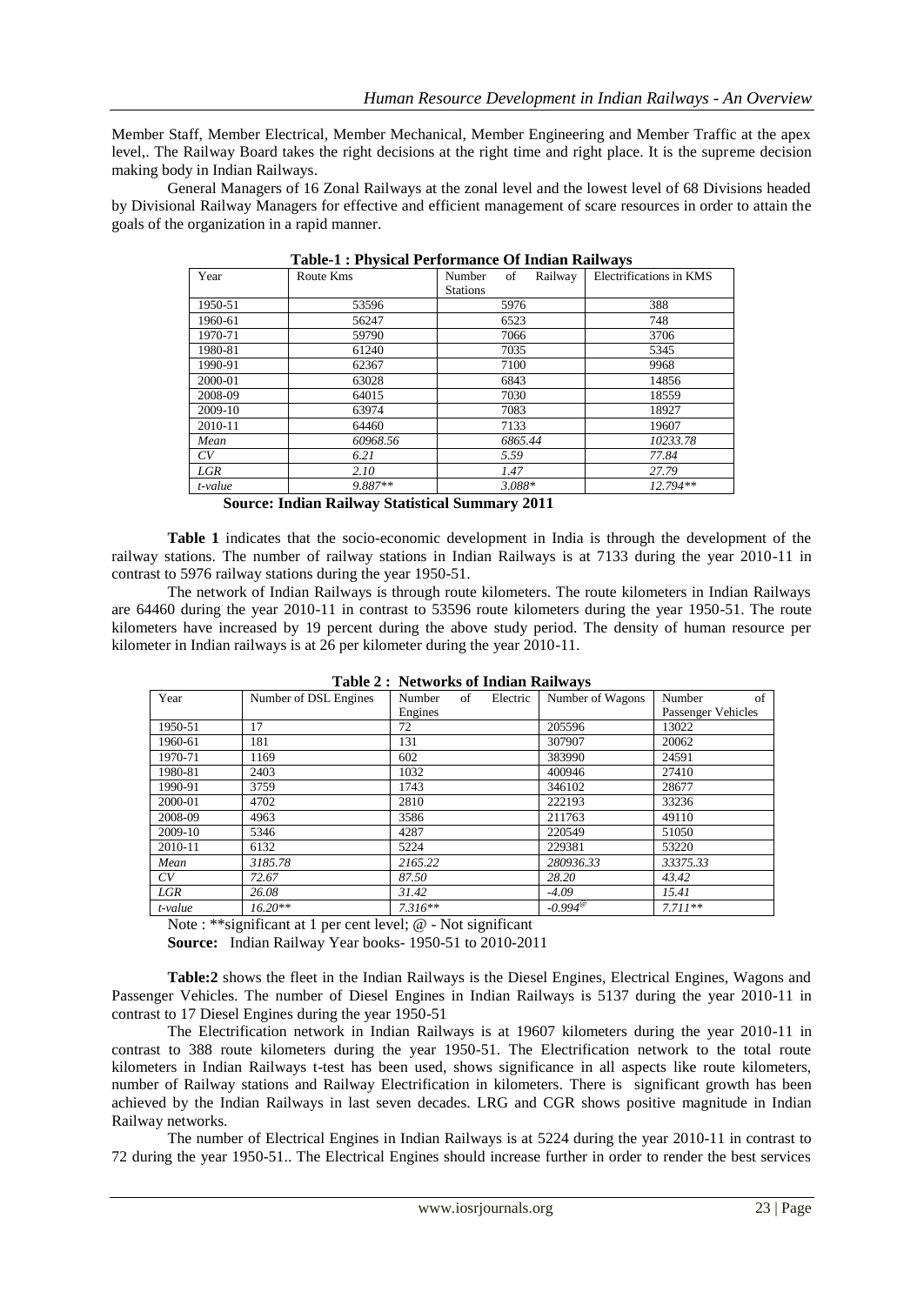to the movement of Goods and commuters. The Electrical Engines are eco-friendly, faster and the cheapest in comparison to the Diesel Engines.

The Wagons turn the wheel of the profits. The number of Wagons in Indian Railways is 229381 during the year 2010-11 in contrast to 205596 wagons during the year 1950-51..

The number of Passenger Vehicles in Indian Railways is 53220 during the year 2010-11 in contrast to 13022 during the year 1950-51. T-test has been used, shows significance in diesel engines, electric engines and passenger vehicles but shows Not Significant in case of number of wagons during the above study period. Thus significant progress has been achieved by railways in diesel engines, electrical engines and passenger vehicles. The linear Growth shows negative growth in case of number of wagons. The passenger vehicles have increased in accordance to the commuters demand.

**Table:3** indicates the Financial performance is viewed through Gross Revenue and Net Revenue in Indian Railways. The Gross Revenue in Indian Railways is 94535.63crore during the year 2010-11 in contrast to 263.30 crore during the year 1950-51. The Gross Revenue has increased substantially by 310 fold during the above study period.

The Net revenue reflects the contribution of the Indian Railways to the Indian exchequer The Net Revenue in Indian Railways is Rs 6346.14 crore in 2010-11 in contrast to Rs 47.56 crore during the year 1950- 51. The Net revenue has increased significantly by about 192.9 Fold during the above period. The higher the net revenue depicts the greater the financial soundness.

The Total cost in Indian Railways is Rs 88189.49 crore in 2010-11 in contrast to 215.74 crore during the year 1950-51. The total cost has increased substantially by 337.66 fold during the above study period. The operating ratio is at 95percent during the year 2010-11 in contrast to 81 percent during the year 1950-51. The operating ratio depicts the efficiency of management.

The Human Resource cost in Indian Railways is at Rs 39940 crore during the year 2008-09 in contrast to Rs 113.80 crore during the year 1950-51. The cost of Human resource has increased significantly by 351 fold during the above period. The Human Resource cost to the total cost in Indian Railways is at 55 percent depicting a lion's share to the total cost in Indian Railways.

| <b>YEAR</b> | Gross Revenue Rs. in | Net Revenue Rs. In | Total Cost Rs. in | <b>Human Resource</b>    |
|-------------|----------------------|--------------------|-------------------|--------------------------|
|             | Crore                | crore              | Crore             | <b>Cost Rs. in Crore</b> |
| 1950-51     | 263.30               | 47.56              | 215.74            | 113.8                    |
| 1960-61     | 460.42               | 87.87              | 372.55            | 205.2                    |
| 1970-71     | 1006.95              | 144.73             | 862.22            | 459.9                    |
| 1980-81     | 2703.48              | 127.49             | 2575.99           | 1316.7                   |
| 1990-91     | 12451.55             | 1113.78            | 11337.77          | 5166.3                   |
| 2000-01     | 36010.95             | 1071.23            | 34939.72          | 18841.0                  |
| 2008-09     | 81658.98             | 9174.45            | 72848.53          | 39940.0                  |
| 2009-10     | 86963.97             | 5544.00            | 81419.97          | 51719.4                  |
| 2010-11     | 94535.63             | 6346.14            | 88189.49          | 53706.9                  |
| Mean        | 35117.25             | 2628.58            | 32529.11          | 19052.13                 |
| CV          | 117.10               | 131.39             | 116.79            | 121.28                   |
| LGR         | 39.45                | 38.40              | 39.52             | 40.71                    |
| t-value     | $4.758**$            | $3.360*$           | $4.800**$         | $4.405**$                |

**Table-3 : Financial Performance In Indian Railways**

Note: \*\*significant at 1 per cent level; \*significant at 5 per cent level.

Source: Indian Railways Statistical Summary-2011

**Table:4** shows the operating ratio in Indian Railways 81percent in1950-51,the same has increased to 95percent by 2010-11. The Gross Revenue per employee is increasing greater than the Human Resource cost per employee during the study period the value added depicts the contribution of the Human Resource. The value added is arrived by gross revenue per employee reduced by the human resource cost per employee. The Value Added by the Human Resource in Indian Railways is at Rs 3073.99 during the year 2010-11 in contrast to Rs 1636 during the year 1950-51. The value added by the human resource has increased substantially during the above study period.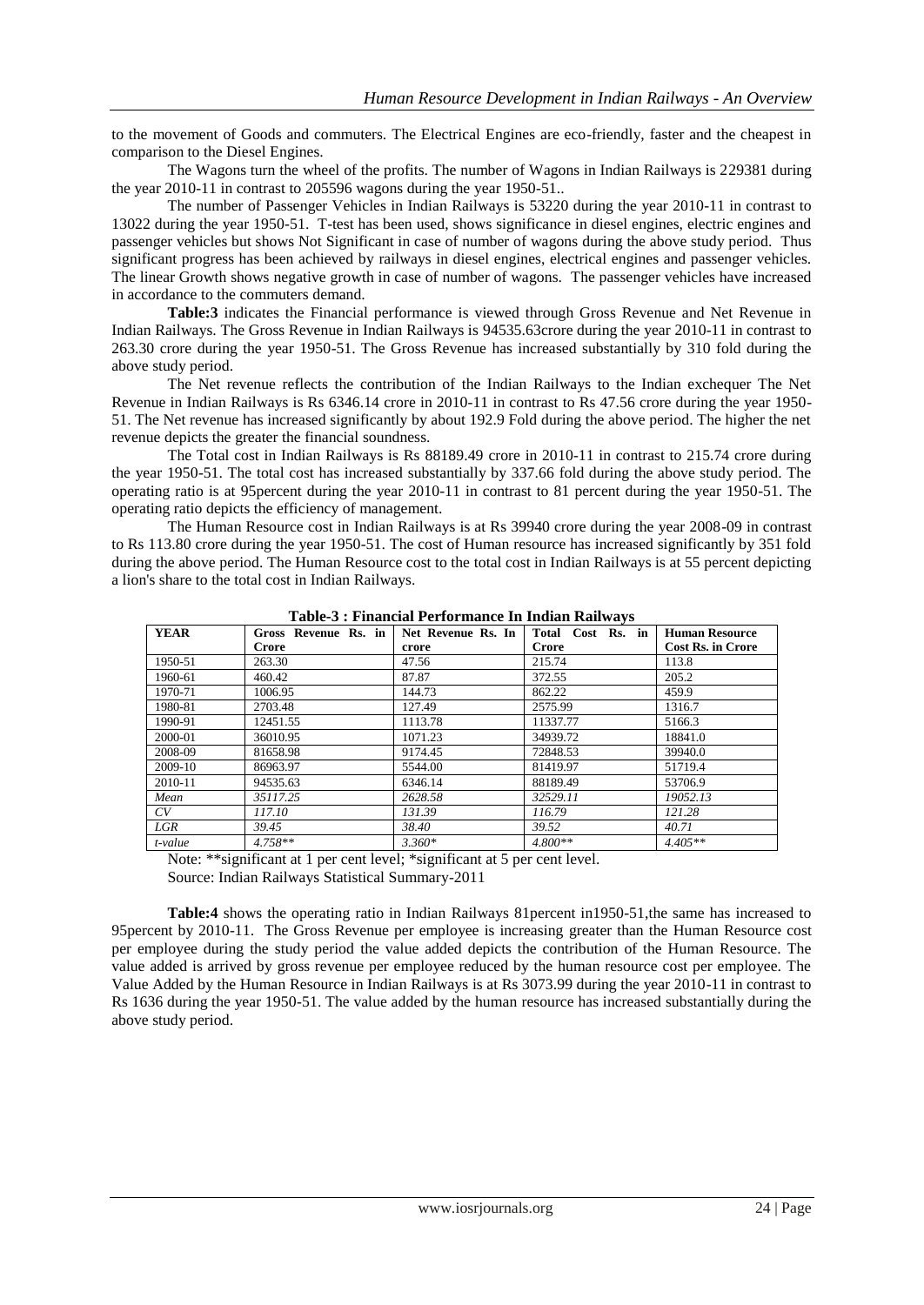| <b>YEAR</b> | <b>Operating</b><br><b>Ratio</b> in<br>percentage | <b>Gross Revenue Per</b><br><b>Employee in Rs.</b> | <b>Human Resource</b><br><b>Cost per Employee</b><br>in Rs. | <b>Value Added</b><br>in Rs. |
|-------------|---------------------------------------------------|----------------------------------------------------|-------------------------------------------------------------|------------------------------|
| 1950-51     | 81                                                | 2882                                               | 1246                                                        | 1636                         |
| 1960-61     | 79                                                | 3979                                               | 1774                                                        | 2205                         |
| 1970-71     | 84                                                | 7327                                               | 3347                                                        | 3980                         |
| 1980-81     | 96                                                | 17195                                              | 8375                                                        | 8820                         |
| 1990-91     | 92                                                | 75381                                              | 31276                                                       | 44105                        |
| 2000-01     | 98                                                | 233035                                             | 121924                                                      | 11111                        |
| 2008-09     | 90                                                | 589170                                             | 288167                                                      | 301003                       |
| 2009-10     | 95                                                | 6384.55                                            | 3797.03                                                     | 2587.52                      |
| 2010-11     | 95                                                | 7117.57                                            | 4043.59                                                     | 3073.99                      |

| Table : 4 Operating Ratio, Human Resource Cost in Indian Railways |
|-------------------------------------------------------------------|
|-------------------------------------------------------------------|

Source: Indian Railways year books from1950-51 to 2010-2011

It shows the increasing trend in all the parameters taken that is operating ratio, Gross revenue, Human resource cost and Value added in rupees.

**Table:5** shows in Indian Railways the Human Resource are classified into four groups viz: group A&B, consisting of Officers Cadre, while group C and group of D as non Gazetted cadre. the Human resource strength of group A and B officers in Indian Railways were 16.8 thousands during the year 2010-11 in contrast to 2.3 thousands during the year 1950-51The Human Resource strength of group C staff in Indian Railways is 1076.9 Lakhs during the year 2010-11 in correspondence to 2.23 Lakhs human resource during the year 1950- 51. The Human Resource strength of group D staff in Indian Railways is 234.5 Lakhs during the year 2010-11 in contrast to 6.87 Lakhs during the year 1950-51.

| TROIC C + OLOGD ++10C LIGHIGH INCOUNTCUTING ITOGRAPHY IN INGIGHT INGHTH C |                     |                               |                   |                         |  |
|---------------------------------------------------------------------------|---------------------|-------------------------------|-------------------|-------------------------|--|
| <b>YEAR</b>                                                               | A&B<br><b>GROUP</b> | <b>GROUP</b><br>$\mathcal{C}$ | <b>GROUP</b><br>D | Total Human Resource in |  |
|                                                                           | officers            | Employees                     | <b>Employees</b>  | <b>Indian Railways</b>  |  |
| 1950-51                                                                   | 2.3                 | 223.5                         | 687.8             | 913.6                   |  |
| 1960-61                                                                   | 4.4                 | 463.1                         | 689.5             | 1157.0                  |  |
| 1970-71                                                                   | 8.1                 | 583.2                         | 782.9             | 1374.2                  |  |
| 1980-81                                                                   | 11.2                | 721.1                         | 839.9             | 1572.2                  |  |
| 1990-91                                                                   | 14.3                | 891.4                         | 746.1             | 1651.8                  |  |
| 2000-01                                                                   | 14.8                | 900.3                         | 630.2             | 1545.8                  |  |
| 2008-09                                                                   | 16.4                | 913.3                         | 456.3             | 1386.0                  |  |
| 2009-10                                                                   | 16.7                | 926.5                         | 418.9             | 1362.1                  |  |
| 2010-11                                                                   | 16.8                | 1076.9                        | 234.5             | 1328.2                  |  |
| Mean                                                                      | 11.67               | 744.37                        | 609.57            | 1365.66                 |  |
| CV                                                                        | 47.37               | 36.64                         | 32.56             | 16.51                   |  |
| LGR                                                                       | 16.44               | 12.64                         | $-9.54$           | 2.77                    |  |
| t-value                                                                   | $16.295**$          | $9.676**$                     | $-2.598^{\circ}$  | $1.856^{\circ}$         |  |

**Table-5 : Group Wise Human Resource And Productivity In Indian Railways**

Note : \*\*significant at 1 per cent level; @- Not significant

Source: Indian Railway Year Books from 1950-51 to 2010-2011

The Total strength of Human Resource in Indian Railways is at 13.28 Lakhs in 2010-11 contrast to 9.14 Lakhs human resource strength during the year 1950-1951. T-test has been used, shows significance in at 1percent in group A, B, C employees but shows not significant in case of group D employees. The Total Human Resource strength is showing not significant in Indian Railways. The Linear growth rates and Compound Growth rates in case of Group A, B, C and Total employees but shows negative Growth in case of Group D employees.

The one of the core aspects of Human Resource Management is Human Resource Planning. The Human Resource Planning is a global phenomenon. Human Resource Planning in Indian Railways aims at twin objectives like: right sizing of the human resource strength on one hand and reducing the human resource cost on the other.

The Human Resource Planning in Indian Railways is reflected through the strategy of trimming the Human Resource strength since 1990-91 to 2010-11. The Human Resource strength was 16.51 Lakhs during the year 1990-91 in contrast to 13.28 Lakhs during the year 2010-11.

Suddhendu Biswas, author of Statistical Techniques of Human Resource Planning and Forecasting was of the view that the basic idea in human Resource planning is to match the supply of human resources with that of the demand. Once the work load versus employment relationship is known one can use the relation for projection of future human resource.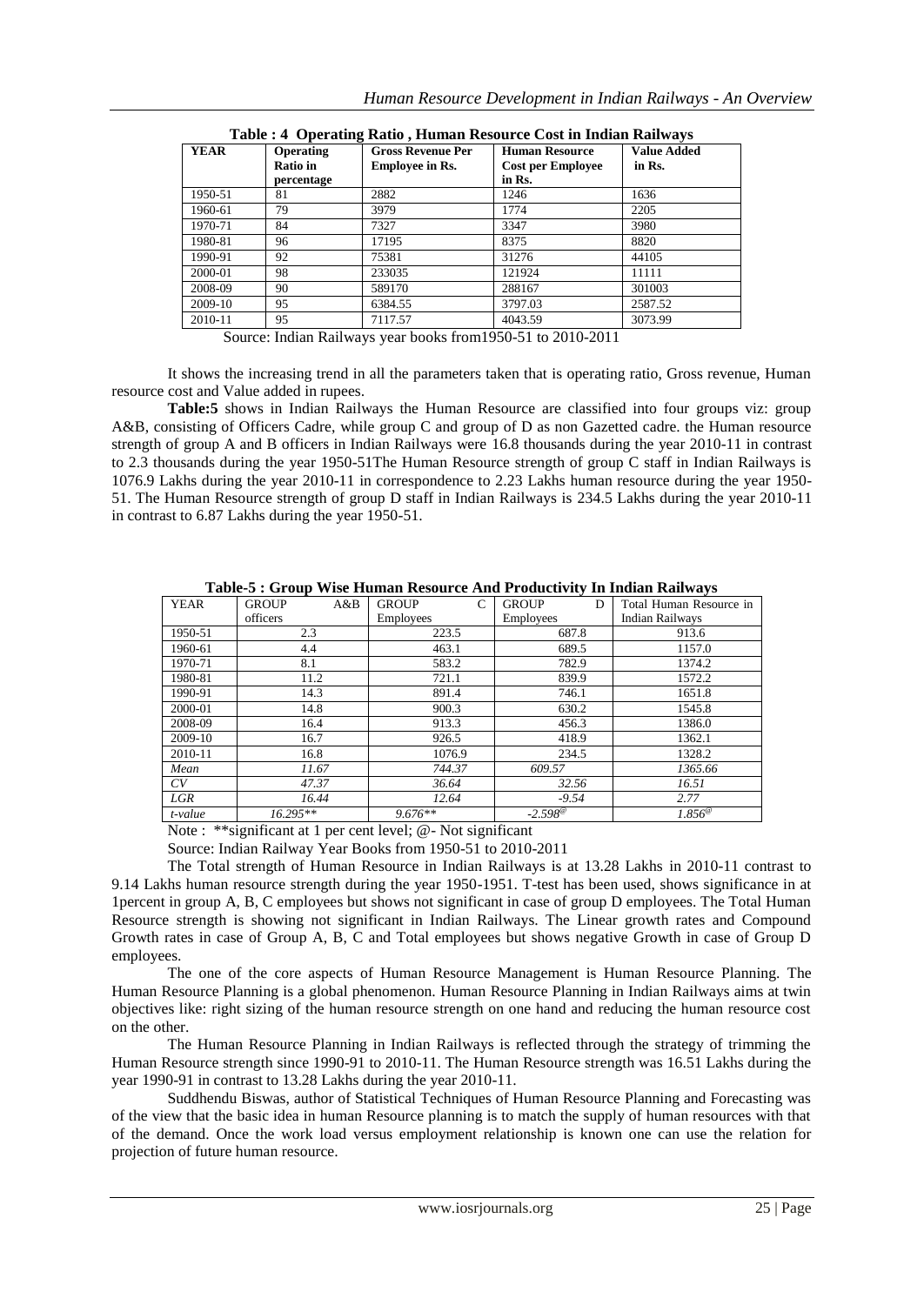Raymond A. Noe and Patrick. M Wright. Authors of Human Resource Management have aptly stated that the downsizing aims at the planned elimination of large numbers of personnel to enhance organizational competitiveness. The rightsizing the Human Resource is the order of the day in the entire globe.

The Human Resource strength in Indian Railways has decline by 2.66 Lakhs during the above study period. From the percentage point of view it is 19 percent of Human resource is reduced during the above study period. In forthcoming 5 years the Human Resource strength may further decline in Indian Railways and in turn the Human Resource strength might be as low as 12.5 Lakhs by 2012-13.

The total Human Resource right sized is 2.66 Lakhs during the year 1990-91 to 2010-11. The Total average cost of Human Resource reduced in Indian Railways is at Rs 3,273.46 crore (2, 66, 000 X Average Human Resource Cost) during the above study period. The reduction of Human resource cost is quite substantial in nature and in turn is reflected in the net revenue generation. The Human Resource reduction cost is one of the avenues to generate more Net Revenue in Indian Railways.

Recruitment and Selection is one of the important aspects in the Human Resource Management. The group A and B officers are recruited by the UPSC while the group C and D staff is recruited by the 20 Railway Recruitment Boards in Indian Railways. However, the number of Railway Recruitment Boards should be reduced drastically to five in number. The RRBs should follow the recruitment and selection pattern on par with the UPSC.

The Training and Development in Indian Railways is one of the important aspects of Human Resource Management. Railway Staff College and the six Centralized Training Institutes in Indian Railways impart Training and Development to officers to develop into World Class Executives. About 5171Gazetted officers are trained and developed every year. They render yeomen's service in Indian Railways.

The Zonal Railway Institutes impart training to the group C and D staff in Indian Railways. The number of staff trained are 3, 19 910 during the year 2008-09 in contrast to 121181 staff trained during the year 1950-51. The number of staff trained has increased substantially by 164 percent during the above study period.

The pay is the basic input for motivating the employees. Reward management aims at to retain, and sustain the employees. Hence, once in a decade pay commission are set up in order to restructure the pay scales in Indian Railways. The 4th 5th and 6th pay commission recommended the revised pay scales w.e.f 1.1.1986., 1.1.1996, and 1.1.2006 respectively. The implementation of the 6th pay commission resulted in decline of the net revenue during the year 2008-09.

| Table. 0 I Foundativity of INTIXIVID |                                  |                                          |  |  |
|--------------------------------------|----------------------------------|------------------------------------------|--|--|
| <b>YEAR</b>                          | Productivity<br>PKMS in Billions | Productivity<br><b>NTKMS</b> in Billions |  |  |
| 1950-51                              | 66.51                            | 37.56                                    |  |  |
| 1960-61                              | 77.66                            | 72.33                                    |  |  |
| 1970-71                              | 118.12                           | 110.69                                   |  |  |
| 1980-81                              | 208.64                           | 147.65                                   |  |  |
| 1990-91                              | 295.64                           | 235.78                                   |  |  |
| 2000-01                              | 457.02                           | 312.37                                   |  |  |
| 2008-09                              | 838.03                           | 551.44                                   |  |  |
| 2009-10                              | 897.31                           | 664.61                                   |  |  |
| 2010-11                              | 922.43                           | 732.81                                   |  |  |
| Mean                                 | 431.26                           | 318.36                                   |  |  |
| CV                                   | 83.95                            | 83.44                                    |  |  |
| <b>LGR</b>                           | 29.26                            | 29.34                                    |  |  |
| t-value                              | $6.135**$                        | $5.724**$                                |  |  |

**Table: 6 Productivity of NTKMS**

Note : \*\*significant at 1 per cent level

Source : Indian Railway Year Books1950-51 to 2010-2011

The Productivity in Indian Railways is reflected through traffic output i.e. Passenger Kilometers (PKMS) and Net Tone Kilometers (NTKMS). PKMS are 922.43 Billions in 2010-11 in contrast to 66.51 Billion PKMS during the year 1950-51. PKMS has increased tremendously during the above period.

NTKMS are 732.81 billions in Indian Railways during the year 2010-11 in contrast to 37.56 NTKMS in billions during the year 1950-51. NTKMS has increased substantially in Indian Railways above period. T-test has been used, shows significance in passenger kilometers and net tone kilometers. Thus significant progress has been achieved by railways in last seven decades. The linear growth rates and compounding growth rates are in increasing trend. The higher the productivity reveals the higher the output. The Productivity is highly significant. The substantial Net revenue is primarily on account of efficiency in management of Human Resources and contributed to Indian exchequer by Indian Railways. The Railway Board deserves high degree of credit for the spectacular achievement

Apart from that the Productivity Linked Bonus (PLB) is an incentive given to the group C and D staff in Indian Railways. The PLB is at 75 days wage pay during the year 2008-09 in contrast to 46 days wage pay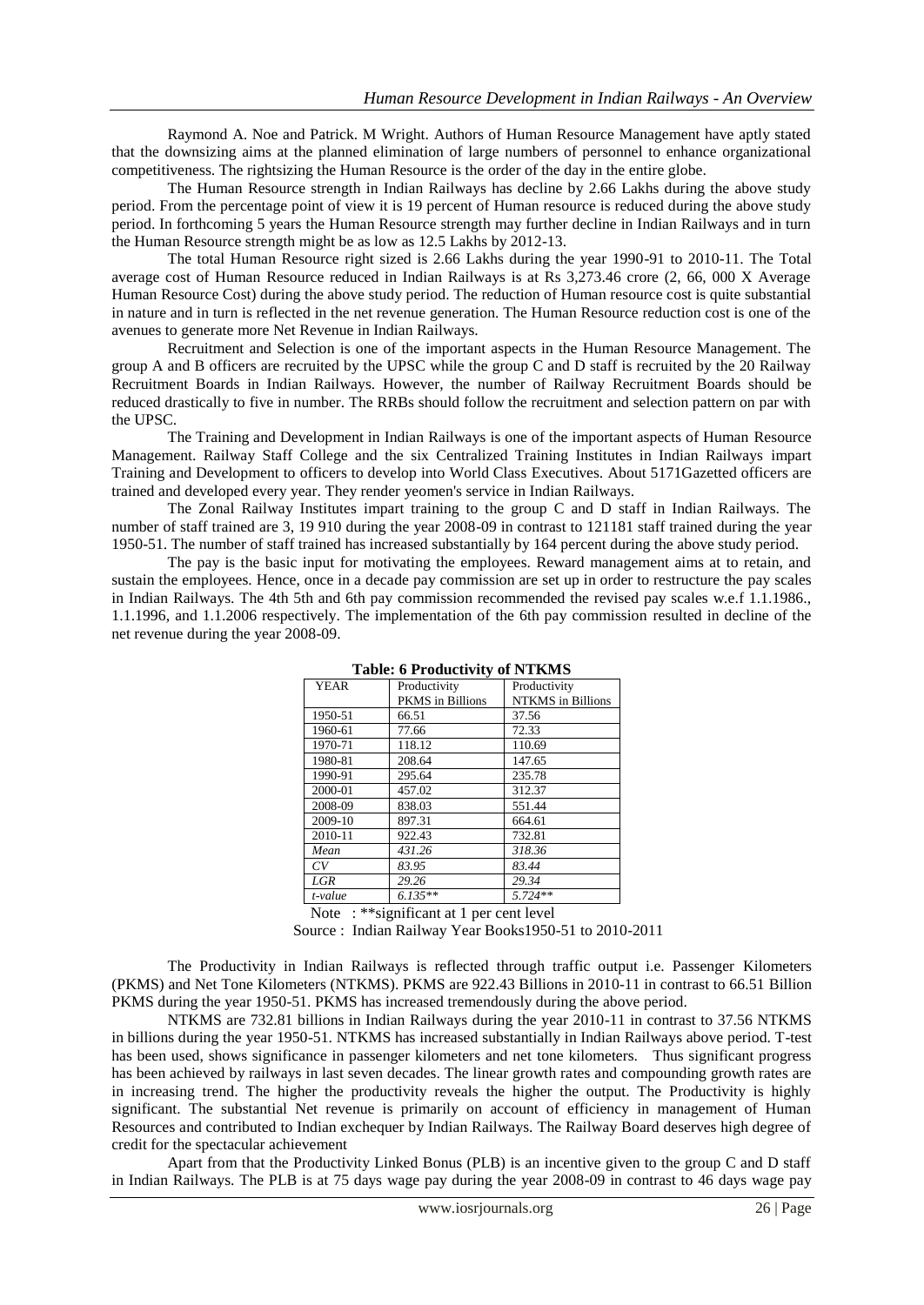during the year 1950-51. The increase in PLB is by 63 percent during the above study period. However the productivity linked bonus benefit should be extended to the group A and B officers in Indian Railways.

The Human Relations mean the relations between the employer and employees and employees and employees in the organization. Human Relations are paramount for the enhance in the productivity. The cordial relations are linked with the productivity. Better the human relations the higher the productivity and vice-versa. The AIRF and NFIR the recognized unions are playing a pivotal role in maintaining the cordial relations in Indian Railways by redressing the grievances of the employees in an amicable manner.

| Year    | Human<br>Resource | ັ<br>Training and Development of | Training of Non-Gazetted | Productivity    |
|---------|-------------------|----------------------------------|--------------------------|-----------------|
|         | Planning in Lakhs | officers in Numbers              | <b>Staff in Numbers</b>  | Linked Bonus in |
|         |                   |                                  |                          | Days            |
| 1990-91 | 16.52             | 5570                             | 121181                   | 46              |
| 2000-01 | 15.45             | 6074                             | 219208                   | 57              |
| 2002-03 | 15.11             | 5130                             | 216518                   | 59              |
| 2003-04 | 14.72             | 4967                             | 230782                   | 59              |
| 2004-05 | 14.42             | 4617                             | 227852                   | 59              |
| 2005-06 | 14.24             | 5269                             | 262697                   | 59              |
| 2006-07 | 14.12             | 4721                             | 255247                   | 65              |
| 2007-08 | 14.06             | 5171                             | 311345                   | 70              |
| 2008-09 | 13.86             | 5582                             | 319910                   | 75              |
| 2009-10 | 13.62             | 6543                             | 304352                   | 76              |
| 2010-11 | 13.28             | 7547                             | 298421                   | 78              |
| Mean    | 14.49             | 5562.82                          | 251592.09                | 63.91           |
| CV      | 6.36              | 15.61                            | 23.05                    | 15.42           |
| LGR     | $-1.81$           | $-2.23$                          | $-6.23$                  | $-4.44$         |
| t-value | $-14.981**$       | $1.103^{\circ}$                  | $10.027**$               | $8.151*$        |
|         |                   |                                  |                          | $\frac{1}{2}$   |

**Table- 7 : Human Resource Management In Indian Railways**

Note : \*\*significant at 1 per cent level @ -Not significant

Source: Indian Railways Year Books 1950-51 To 2010-11

The Market share of the Indian Railways is at 30 percent to the total market share during the year 2010- 11 in contrast to 89 percent during the year 1950-51. The market share of Indian Railways has declined drastically during the above study period. The Railway Board should tap the small consignment along with the bulk consignments. However, the Indian Railways should focus on the core activities and the non core activities should be given to the BPO.

The white paper on Indian railways states that the USA railroad length network is the largest in the entire globe while the Indian Railway stands fourth largest in the Network through the route kilometers in the entire globe.

The Chinese Railways has the largest number of Human Resource with 20.67 Lakhs while Indian Railways stands second in the deployment of Human Resource with 13 Lakhs during the year 2010-11.

Chinese Railways top's as far as the freight tones is concerned while Indian railways stand fourth largest in the entire globe. However, Indian Railways has the highest PKMS with 694764 millions followed by Chinese with 689618 PKMS in the entire globe.

## **III. Conclusions**

The Indian Railways has emerged today as the main vehical for the socio- economic development of the country. Railway is a sunrise industry, not only in India but in many parts of the world. The vision for information technology in the Indian Railways for the next 25 years is to reach a stage where all the information needs of the organization can be met by a comprehensive information highway, available to all internal and external stakeholders.

The vision is to improve personal productivity at all levels by the effective use of this technology. An attempt has been made to develop a road-map for the future growth of IT in Indian Railways. Conditions today are ripe for them to obtain the benefits of IT, since general awareness of the technology is high, and its benefits have been proven. A commitment to utilize the Human Resource and IT appropriately in the organization already exists.

The Human Resource per kilometer during the year 2008-09 is about 22 is an indicator of human resource density in Indian Railways. The number of Railway stations in Indian Railways has increased significantly by 17.63 percent during the above study period depicting the network increased.

The socio-economic development in India is through the development of the railway stations. The Electrification network to the total route kilometers in Indian Railways should be enhanced substantially by 50 percent in the future years to come in order to render the best services.